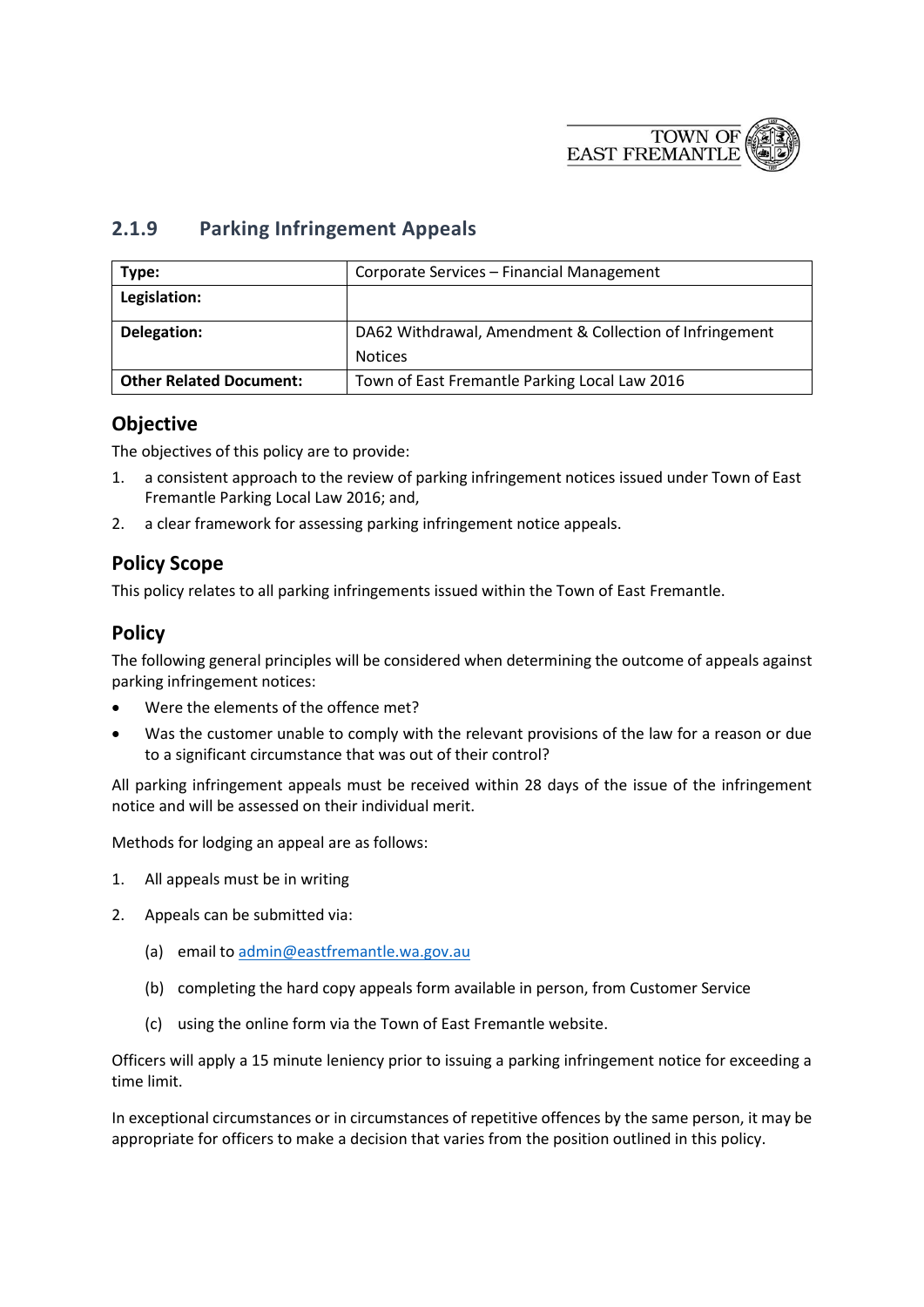The following tables outline the circumstances under which parking infringement notices that are subject to an appeal will, may be or will not be withdrawn:

| <b>Circumstances</b>                                                                                    | <b>Evidence required</b>                                                                                                                               |
|---------------------------------------------------------------------------------------------------------|--------------------------------------------------------------------------------------------------------------------------------------------------------|
| Vehicle breakdown due to mechanical<br>fault.                                                           | Statutory declaration outlining the nature of the<br>breakdown, why the vehicle couldn't be moved and how<br>the vehicle was moved; or                 |
|                                                                                                         | Receipts from a vehicle towing company; or                                                                                                             |
|                                                                                                         | Receipts from a reputable mechanic.                                                                                                                    |
| Medical Emergency.                                                                                      | Doctor's certificate; or<br>$\bullet$                                                                                                                  |
|                                                                                                         | Correspondence from St John Ambulance, a hospital,<br>medical surgery, doctor; or                                                                      |
|                                                                                                         | Statutory declaration.                                                                                                                                 |
| Infringement issued in error or to the<br>wrong person.                                                 | • Evidence demonstrating the error such as; a valid ticket<br>(and appropriately displayed), or photograph, or correctly<br>parked vehicle; or         |
|                                                                                                         | • Proof that the vehicle did not belong to the nominated<br>driver/owner at the time the infringement was issued;                                      |
|                                                                                                         | • Registration papers; or                                                                                                                              |
|                                                                                                         | • Statutory declaration.                                                                                                                               |
| Town of East Fremantle ticket machine,<br>pay by phone software (if available) or<br>equipment fault.   | Evidence demonstrating the Town of East Fremantle ticket<br>machine, pay by phone software, or equipment was faulty;<br>e.g. photograph or screenshot. |
| Person is not the driver at the time of the<br>offence.                                                 | Correctly filled out nomination form submitted within 28<br>days of the infringement date.                                                             |
| Directed by a Town Officer or Law<br>Enforcement Officer to park contrary to<br>signs and/ limitations. | Statutory declaration outlining the nature of the<br>direction, why the vehicle couldn't be moved; and                                                 |
|                                                                                                         | Evidence from the Law Enforcement Officer indicating<br>the nature of the direction.                                                                   |

*Table 1. Circumstances under which an infringement will be withdrawn*

| Table 2. Circumstances under which an infringement may be withdrawn |  |  |  |
|---------------------------------------------------------------------|--|--|--|
|---------------------------------------------------------------------|--|--|--|

| <b>Circumstances</b>                                                                                                                      | <b>Evidence required</b>                                                                                                                                                                                                     |  |
|-------------------------------------------------------------------------------------------------------------------------------------------|------------------------------------------------------------------------------------------------------------------------------------------------------------------------------------------------------------------------------|--|
| A valid ticket was purchased<br>(Failure to display a valid parking ticket)                                                               | A copy of the valid ticket that relates to the parking<br>infringement notice under appeal, including correct<br>vehicle registration details; or<br>Extract from bank statement confirming payment<br>$\bullet$<br>details. |  |
| Compassionate grounds; including but<br>not limited to family bereavement,<br>genuine financial hardship and diagnosed<br>mental illness. | Evidence specific to the matter at hand, which may include,<br>but not be limited to, a Statutory declaration, Centrelink<br>documentation, Health care card, Doctors certificate, letter<br>from a hospital/surgery/doctor. |  |